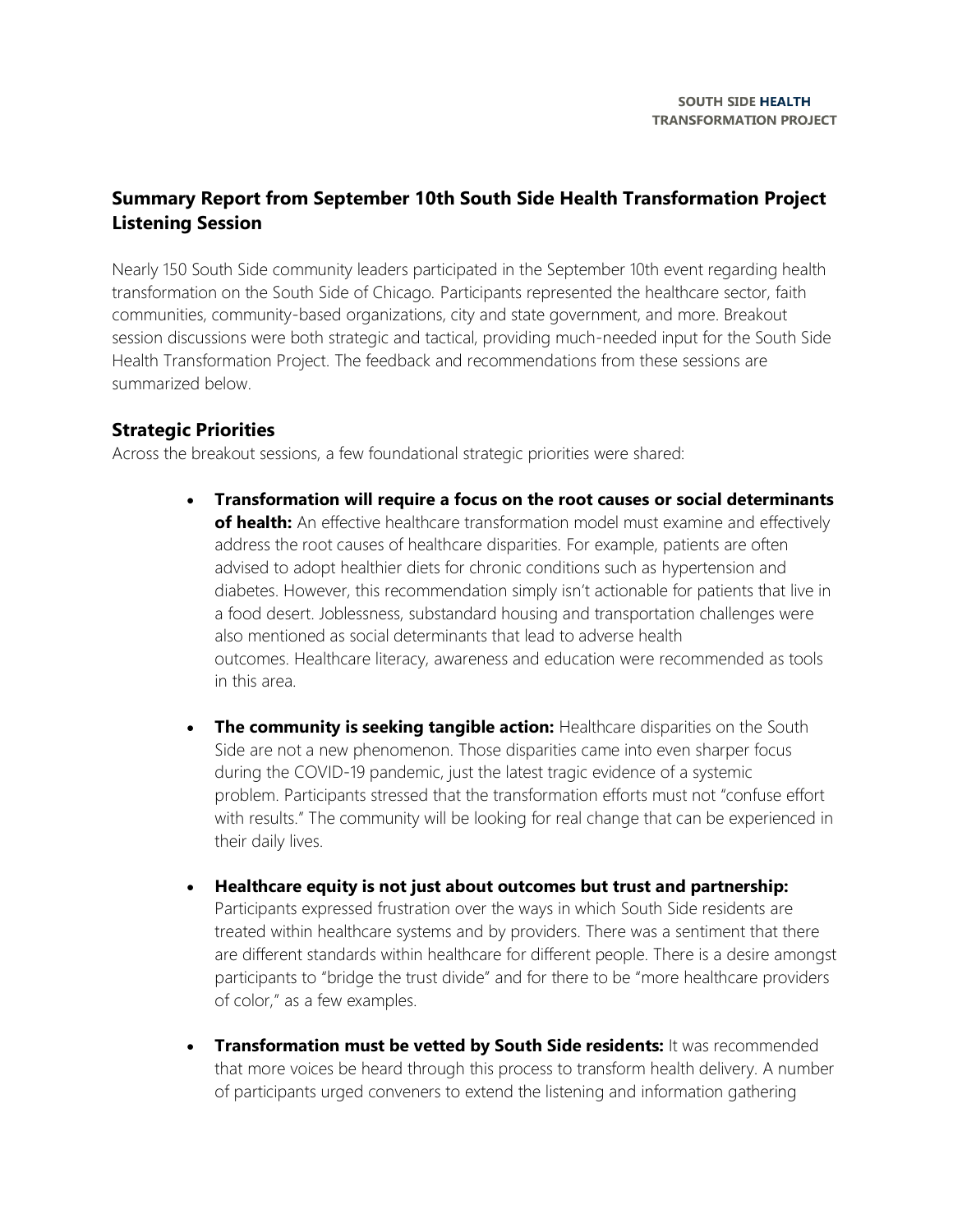phase of the South Side Health Transformation Project. This effort should go deeper into the community to include grassroots input from patients and faith community members who are community residents and also from healthcare and medical workers in both hospitals and outpatient clinics.

• **A transformative approach must be sustainable:** Whatever healthcare transformation strategy and plan is developed through this community input/ideation process, the result must be sustainable. The group agreed that there is no quick fix ; and so, the transformation model must be structured to accommodate emerging situations, as well as systemic changes to the way healthcare is delivered at the community level.

## **Tactical Priorities**

Participants also discussed more granular operational issues that must be included in a transformation plan that improves better health outcomes for the long term, including:

- **Focus on disease prevention through enhanced education:** Healthcare starts with disease prevention. Residents are seeking educational resources to support prevention and chronic disease management.
- **Integrate telemedicine to extend healthcare's reach:** Participants expressed interest in sustained and expanded telehealth, with the purpose of supplementing rather than replacing, primary and specialty care.
- **Enhance care coordination to close gaps between systems:** Several healthcare leaders in the breakout sessions highlighted the various siloed efforts that healthcare systems have taken to improve the health of South Side residents. Efforts to transform healthcare must bridge gaps between systems via care coordinators (boots on the ground) and/or shared decision-making and patient records (technology).
- **Improve doctor-patient relationships:** Participants were eager to identify ways to build provider-patient trust and to develop models where physicians get to know patients over a period of time. Some participants highlighted the importance of intentional education for health care providers about specific community needs especially regarding the social determinants of health.
- **Integrate mental health services:** Participants largely agreed that mental health services should be addressed as a matter of public health rather than public safety. Integrating mental health services into broader healthcare programs (e.g. primary care) both increases access points for community members to receive care and normalizes mental health care helping to remove stigma.